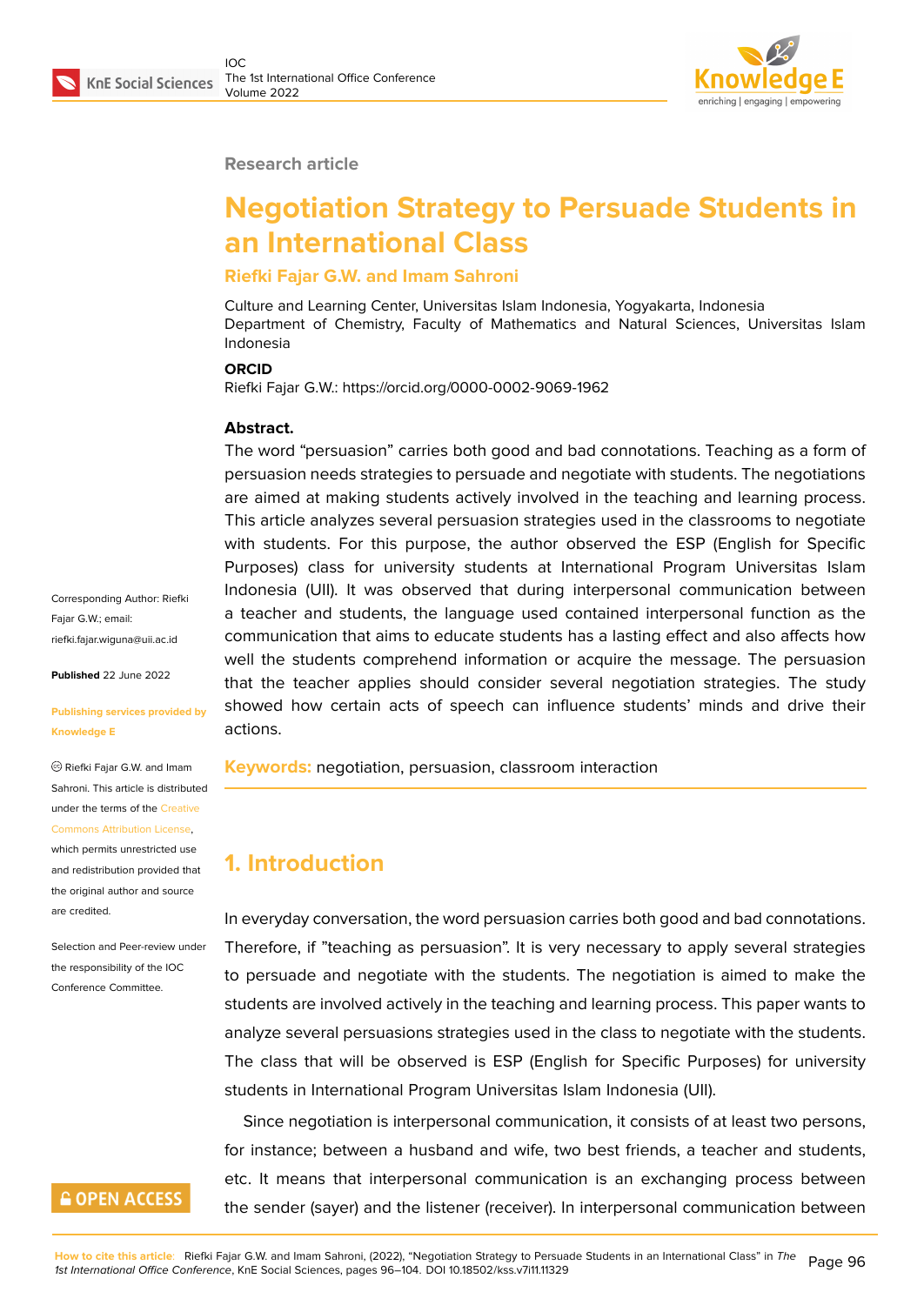a teacher and students, the language used contains interpersonal function because the communication which aims to educate students lasts for long time. It is important for teachers to be able to communicate interpersonally with their students since it affects how well the students comprehend information or acquire the message from their teachers.

In this kind of communication, the communication between the teacher and students should be as clear as possible. It will affect how students comprehend the material. In order to make the students can understand the material and participate actively. The teacher should persuade the students to improve the teaching and learning process.

In classroom negotiation the students will serve as the foundation for examining negotiation. Teachers establish ways of interacting verbally with their students [1]. These participation patterns are based on how teachers assume various roles in the classroom; the roles embraced in the classroom are often influenced by past experiences, family background, and interactions that they have with colleagues and students [2]. [Gi](#page-7-0)ven the diverse influences on teacher roles, the exact nature of a teacher role for a particular context must be clearly defined before determining how well the norms match the students' expectations [3, 4]. Such a comparison of the differing views of t[he](#page-7-1) instructors and students serves as the starting point for the process of negotiation.

The strategies that are applied in the classroom to negotiate with the students can reduce several potential conflicts and it also assists the teacher to make the students give more attention in the teaching and learning process. There are so many conflicts that appear in the class when the teacher tries to negotiate with the students. The grading system that the teachers have will be offered to the students so the students are expected to acquire certain skills. The expectation that the teacher explained will give positive and negative impact. It will be either a big burden for the students or it will motivate them to be a better students. The first dialogue will show the negotiation that happened in the class:

T: We need to participate actively in a class discussion because the activity in the class will affect your final score. (the class was opened by reading an article about multiculturalism)

T: What do you think about the text?

S: Can I go to the toilet sir?

In the dialogue above, the teacher asks the students to say something about the text. The students did not give any responses to their teacher's question. The students already informed that they need to participate actively in the discussion because they already asked to do so in the beginning of the class. It shows that the negotiation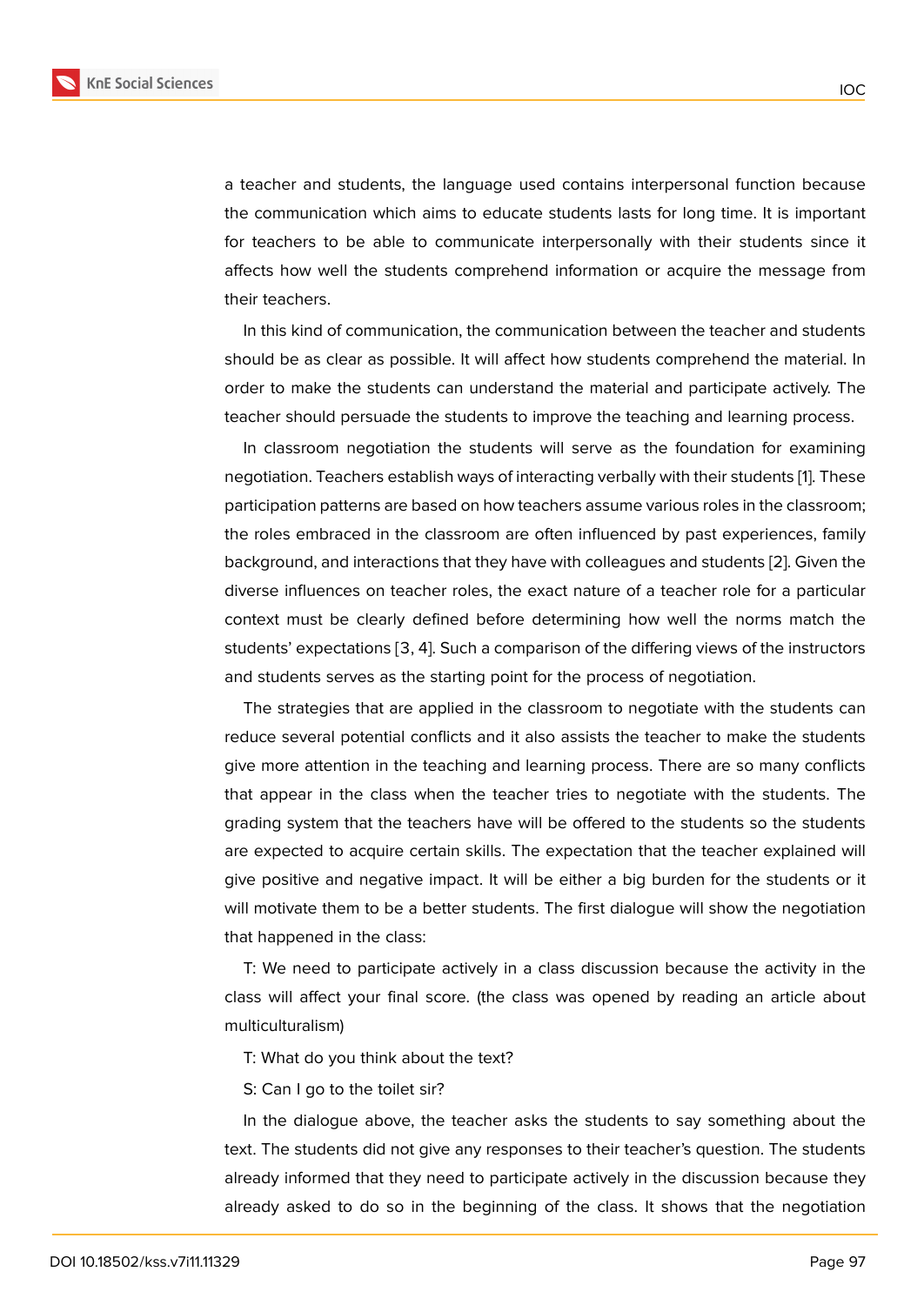conducted by the teacher in that moment was not really successful to motivate the student to speak actively in the discussion. In this case the students did not realize that their score is important and get a good score in this course is not their main priority. The negotiation strategy conducted by the teacher did not give any changes on the students' behavior. Then, the teacher needed to apply another strategy in order to make the students is more active.

This paper wants to find out what kind of negotiation strategy can be used effectively in order to persuade the students to be more active and cooperative in the teaching and learning process. The focus of the study in this paper is how certain speech act and maxim applied in the persuasion.

# **2. Material and Methods**

### **2.1. Material**

Since pragmatic deals with the study of language use to interact with other people, it means any kind of communication can be observed as the research object of pragmatic studies. One of the topics discussed in pragmatic is persuasion. This part will be more focus on how persuasion strategies are used to negotiate with the students in the classroom.

In the proses of persuasion, the utterer needs to employ several strategies of language use which considers the participants, e.g., the relationship between participants, the circumstance of the communication, etc. The strategy is used to make the communication becomes more effective. A communication is effective when the transfer of meaning in which a state of mutual knowledge of communication is attained. Robin Lakoff stated that persuasive discourse is defined as the nonreciprocal attempt or intention of one party to change the behavior, feelings, intentions, or viewpoint of another by communicative means [5].

In order to make the negotiation becomes more effective Grice identified some of the communicational norms and showed how they are involved in the reasoning that makes it possible for utterances to [c](#page-8-0)onvey rather more than is literally encoded in the underlying sentences [6]. He proposed four maxims: a) Quality – try to be truthful when communicating b) Quantity – give appropriate amounts of information, not too little and not too much c) Manner – utterances should be clear: brief, orderly and not obscure c) Relevance – contri[bu](#page-8-1)tions should be relevant to the assumed current goals of the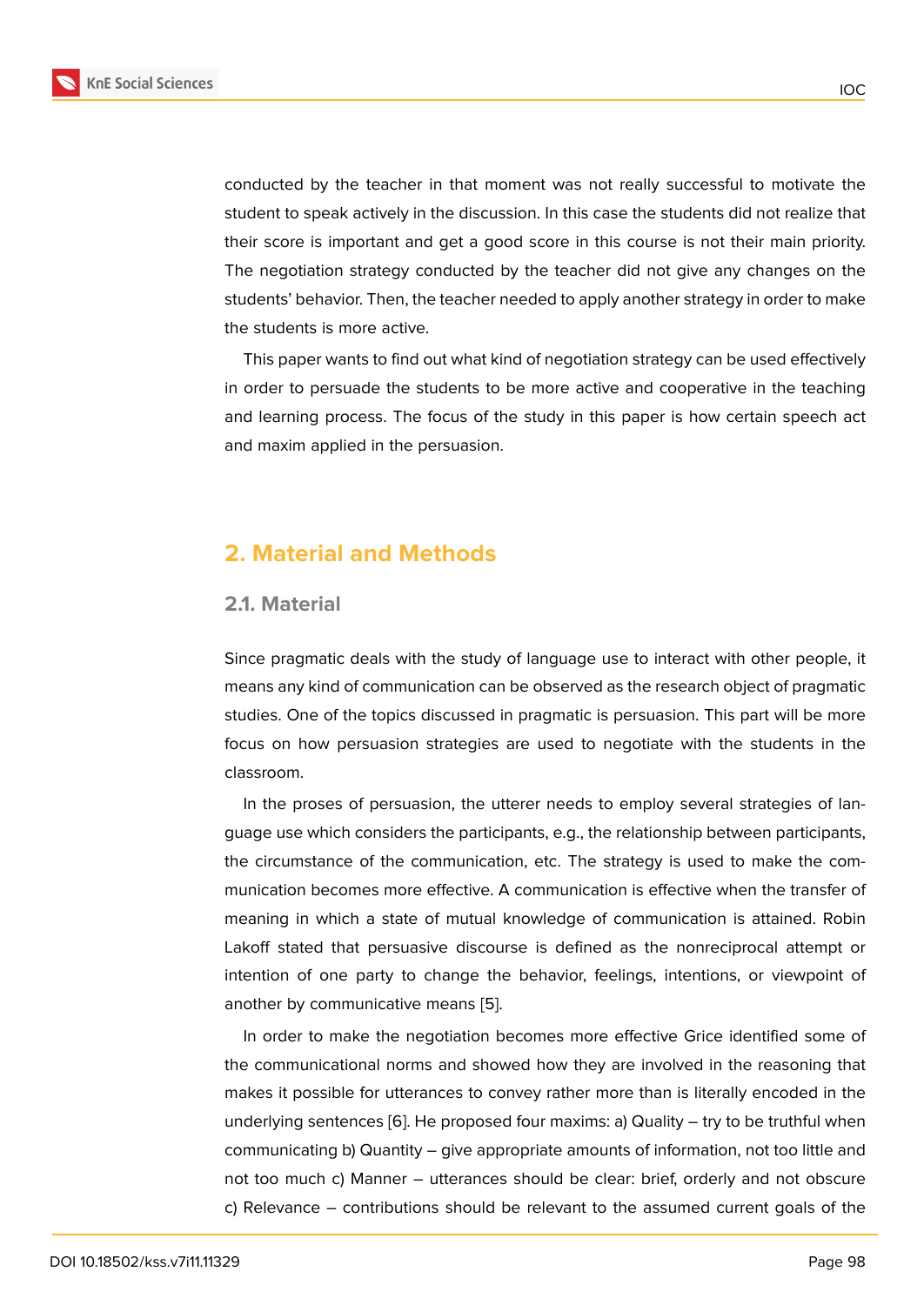Negotiations occur for several reasons: (1) to agree on how to share or divide a limited resource, such as land, or money, or time; (2) to create something new that neither party could do on his or her own; or (3) to resolve a problem or dispute between the parties. Sometimes people fail to negotiate because they do not recognize that they are in a negotiation situation. By choosing options other than negotiation, they may fail to achieve their goals, get what they need, or manage their problems as smoothly as they might like to [7].

In persuasion, the atmosphere setting, context and language use can be seen that there are two possible ways of persuading someone using a language. The choice of words used, t[on](#page-8-2)e and situation might be in an informal or formal context, depending on the choice of words used by both speakers, the intention, and the frequency of contact between both speaker. When both have done many contacts before, than the choice of words and the situation involving in the setting might be in an informal setting. When the contacts are for the first time, the use of the language might be in the formal settings.

However, the interaction processes are not limited to making choices that focus on the utterer's side. As Levinson states, "The heart of the matter is intention attribution: given the observed behavior, the interaction engine must be able to infer likely goals that would have motivated the behavior [8]."

The persuasion that the teacher applied should consider several negotiation strategies. It is always interesting that we can figure out how certain act of speech can trigger someone to do something. Rank stated [tha](#page-8-3)t the components of persuasive speech as the following Cicero's classical oration and Aristotle's ethos. Those components are (a) attention-getting, (b) confidence building, (c) desire-stimulating, (d) urgency stressing, and (e) response-seeking (9).

Thus, this study addresses the following research questions: How do students respond to the teacher negotiation? And how do teachers respond to the various responses conducted by the students to achieve the pedagogical purposes in the ongoing interaction?

### **2.2. Method**

The investigation considers speech act production to ascertain how the teacher and students communicate efforts "to change someone else's behavior, feelings, intentions,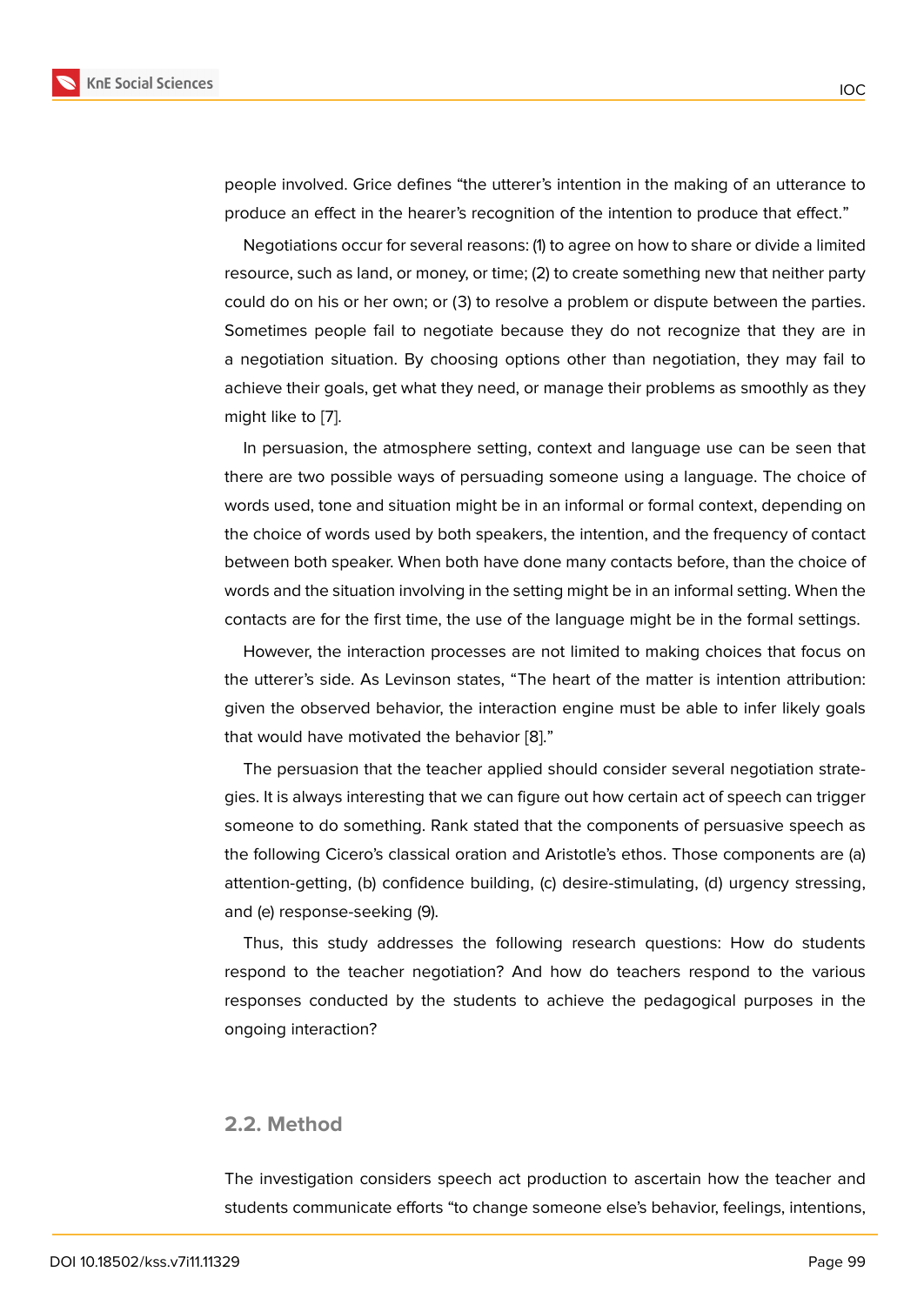- 1. Which sp[ee](#page-8-4)ch acts were most frequently used in the teaching and learning process in bridging class IP UII?
- 2. How does the teacher use persuasion strategy to approach his students?
- 3. Is the persuasive strategy effective?

The researcher recorded the teaching and learning process conducted in the class. Then, the transcript was interpreted using several approaches discussed in the previous part of this paper. In the end of the class, the researcher interviewed the students and the lecturers related to the general process of the class. The interview aims to observe deeply the reason for choosing several expressions to explain the material.

# **3. Discussion**

#### **Situation 1**

The first transcript was happened in the reading class. The lecturer assigned the students to read an article and discussed it in the next meeting. The article was set to measure their reading comprehension.

- L : Dodi have you read the article?
- S : Not yet.
- L : Please go out and read it and comeback when you have prepared
- S : May I discussed it with my partner

L : Yes you may but you have to read it first. If you want to join the discussion you need to comprehend the text first.

Transcript 1(class activity)

In this dialogue the lecturer asked the students to leave the class and read the article. The lecturer also gave him a chance to comeback when He is ready to join the discussion. The students responded by asking the lecturer to stay in the class and join the discussion. The students tried to negotiate with the teacher to stay in the class or change the lecturer's point of view about his fault. The lecturer responded it by saying "Yes you may, but you have to read it first". The lecturer gave warn to the students and try to make the students realized that being prepared is important.

R : Why did you get him out from the class?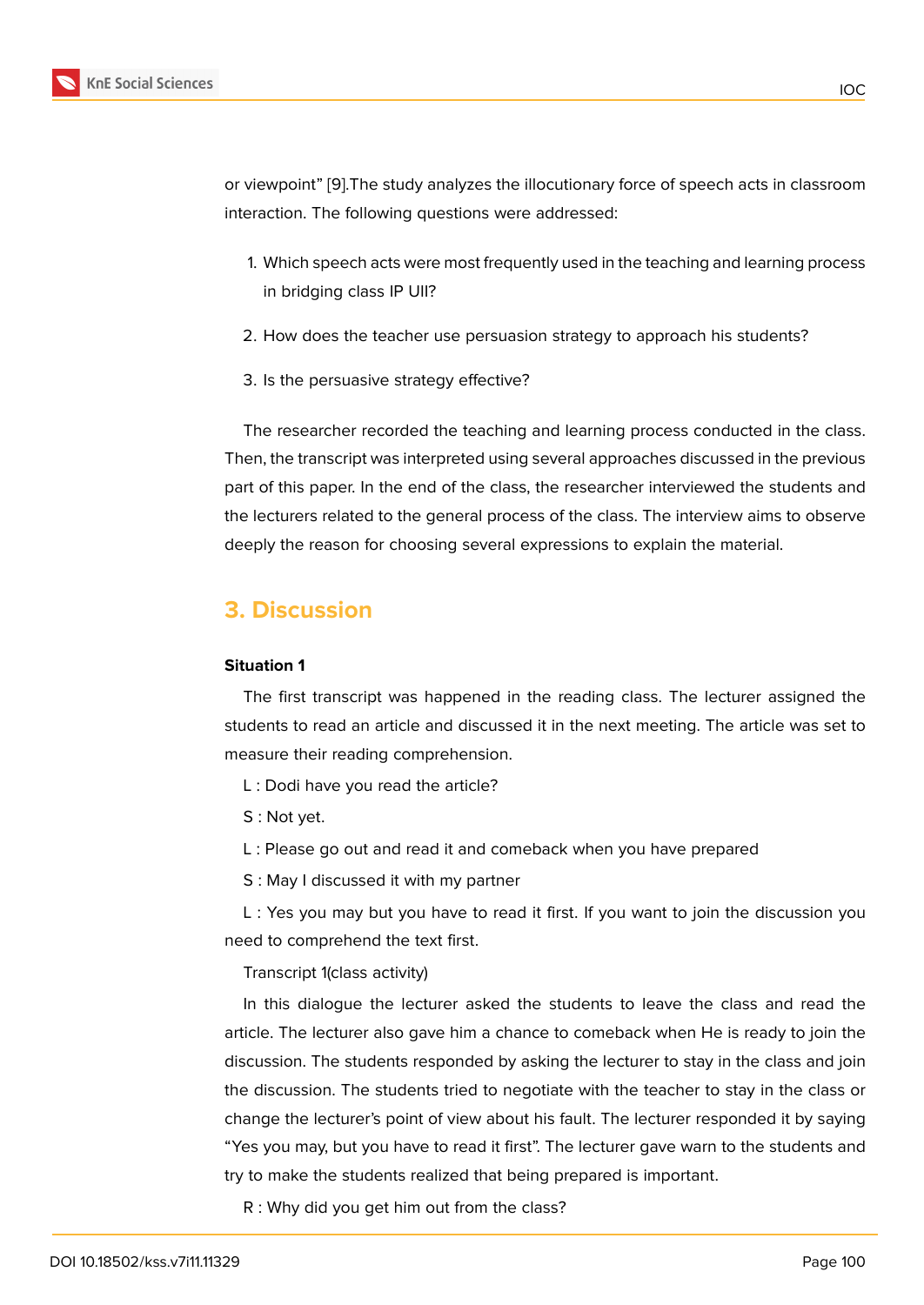

L : I want to warn them that being prepared is essential for them If they're going to discuss they need to read and participate actively in the class

R : What is your expected goal by asking him to do that?

L: I want them to change their behavior

Transcript 1(lecturer interview)

In this part, the researcher also investigated the students' response to the punishment or warned given by the lecturer. The transcript shows that the lecturer wants to change his student's perspective on the preparation before the class was started.

R : Did you realize why your lecturer asks you to read the article outside the class?

S : Yes sir. I know that I made a mistake this morning

R : What did you learn from this?

S : I need to read the article and being more prepared before coming to the class

R : What will you do in the next meeting?

S : I will try to be more prepared but the problem is my English is not really good Transcript 1 (Student interview)

The transcript above shows that the student realized his mistake and what he needed to do in the next meeting. The lecturer was successfully changing her student's behavior. The transcript also shows that the lecturer did not employ other strategies such as building student's level of confidence and the desire stimulating. The first situation shows that the teacher intends to change the students' behavior and the students can understand what his teacher expected from him.

### **Situation 2**

In this situation, the researcher recorded interaction between the students and the lecturer during the classroom activity. The duration is around 100 minutes, and the transcript is more focused on the important part of the interaction.

L : Writing is one of the most essential skill that the students need to acquire. Why do you think writing is important?

S : As an economic students I don't think that writing is important for me sir

L : Very good, but is it right?

S : Probably writing is only important for language students not for economic student sir

L : It is very strong opinion, but how will you apply for a job Giska? After graduating from this university?

S : By writing an application letter sir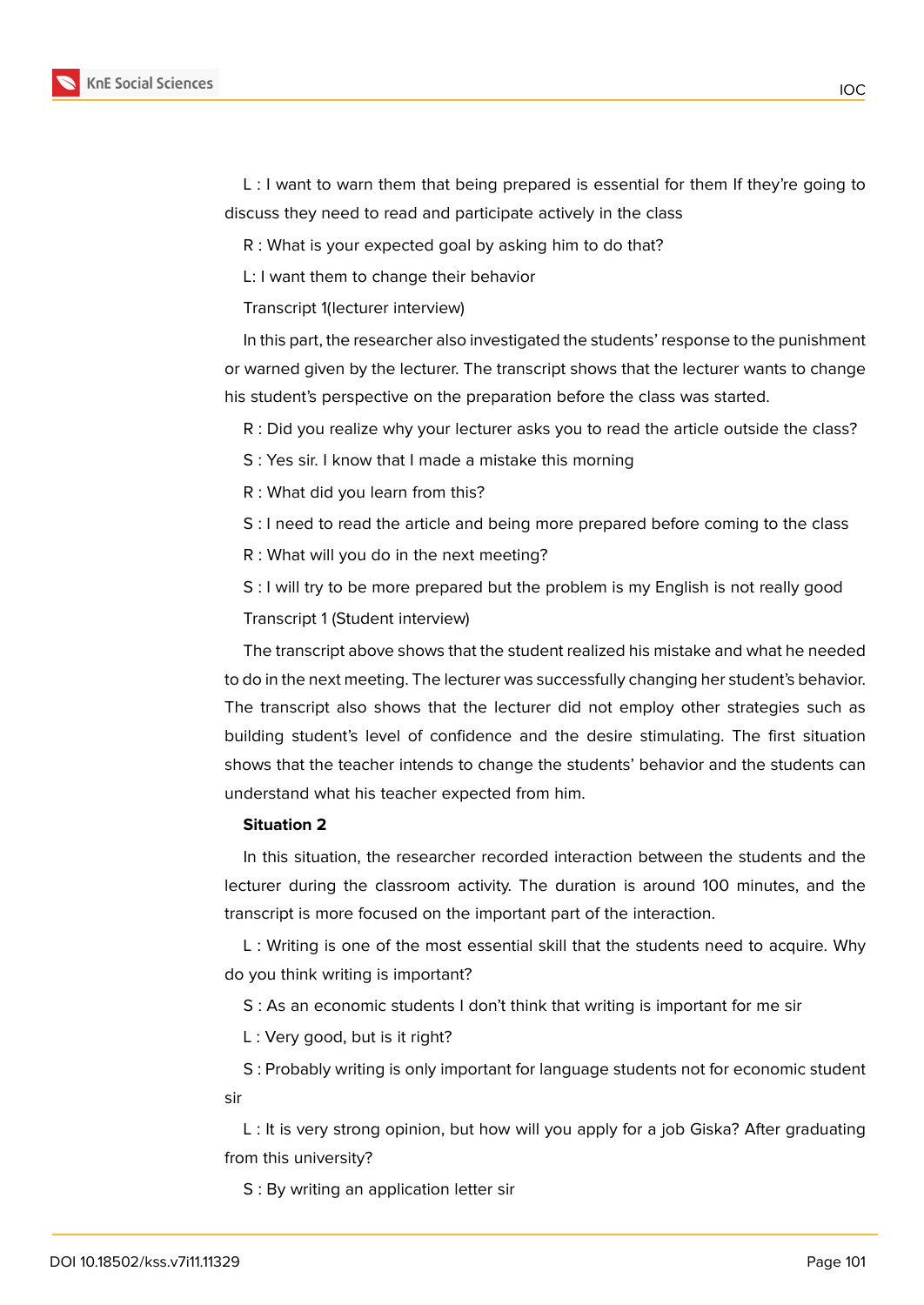

L : How will you graduate from this university?

S : By writing thesis sir

L : see, writing is closely related to us no matter what our job is. It should deal with good writing ability.

Transcript 2 (Class activity)

This transcript shows that the lecturer wants to persuade the students to learn about writing. The lecturer tried to persuade the students by asking their attention on the topic was going to be discussed. The lecturer tried to change their point of view about writing. In this dialogue the lecturer tried to show the connection between their needs and their future. The lecturer employed this strategy (changing their perspective) to make the students realized that writing is an ability which is very important for them to master as university students. In this transcript, the students did not respond it directly to the lecturer but they did not interrupt or produce verbal expression related to the last statement of their lecturer.

R : Based on my observation you tried to persuade the students to be more about writing, what do you expect from them?

L : I hope they can understand that writing is important. Writing is not only for literature students. It is very important for them to be able to write for academic purposes. The ability to write will give them big help to face their future.

R : What's the next step that you will conduct to change their perspective about writing

L : Give them more contextual activities which are related to their fields

Transcript 2 (Lecturer's interview)

Based on this interview we can see the intention of the lecturer by saying "writing is closely related to your life" is to make the students have an intention to write more and change their perspective about writing. This transcript shows what is actually the lecturer expected from the students. This illocution will direct the students to do something related to the request that the lecturer did in the class.

R : What do you think about writing before this class?

S : I think writing is not important for my future

R : Did the lecturer change your perspective about writing?

S : I think the lecturer can change my thought about writing but He could not convince me that I can write.

R : Why do you think so?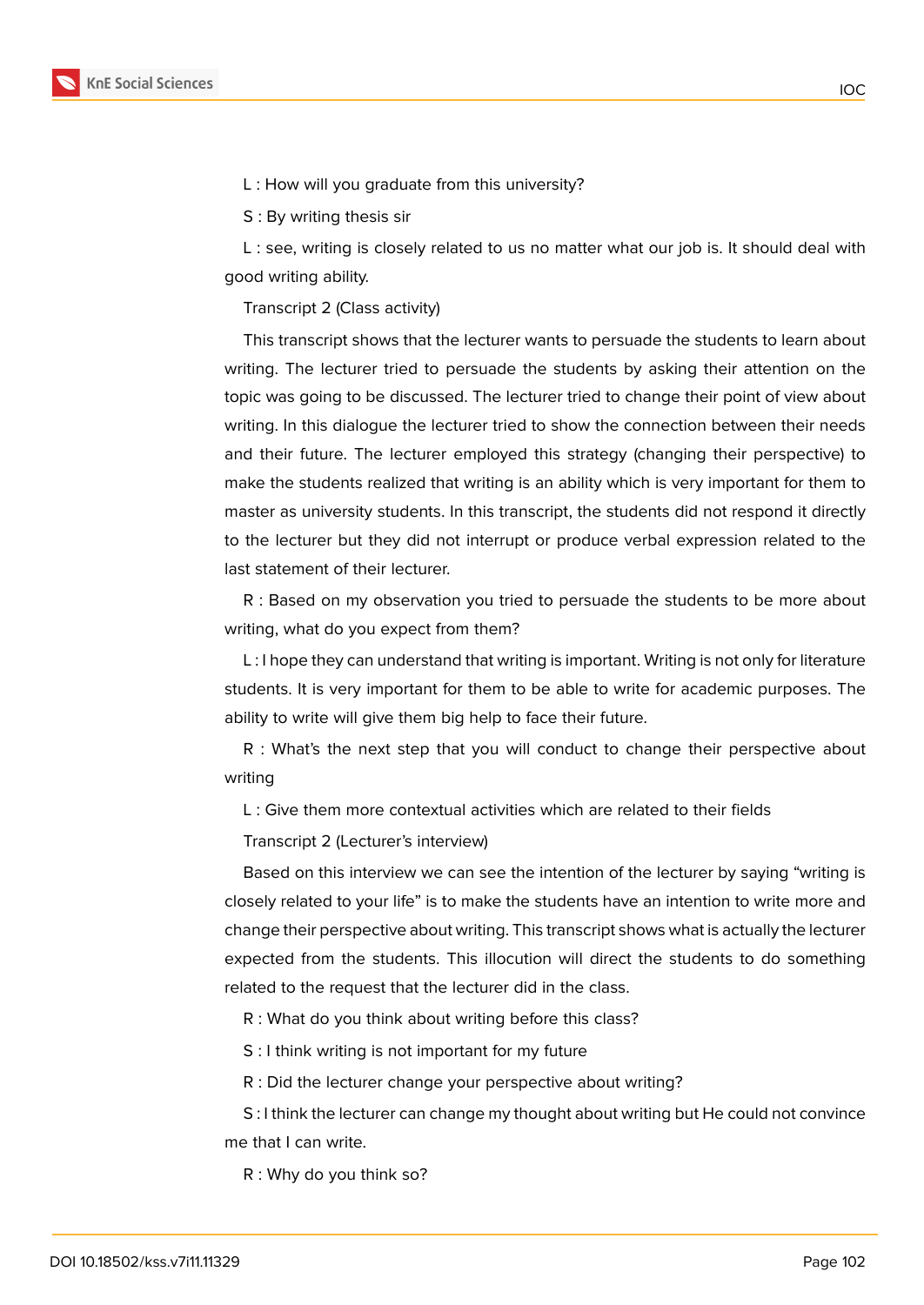

S : It is related to my previous education because my school does not require me to be able to write.

Transcript 2 (Student Interview)

This perlocution act shows that the students understand that they need to change their perspective about writing. The transcript above shows that they have acquired the lecturer's intension. In this transcript the lecturer forget to employ other strategies to persuade the students. In this case the lecturer did not build the students' confidence that they can write. It will give a bad impact to their behavioral aspects because the activity conducted in the class become more meaningless for them. They do not know the urgency and they have no trust that they are able to write.

## **4. Conclusion**

In teaching and learning processes, it was very essential for the educator to comprehend the way how to interact and persuade the students. The process of interaction will determine the teaching and learning process in the class. The educator also needs to comprehend the students' need in order to be able to use good strategy to persuade them. One of the strategies employed by the lecturer in this research is changing behavior. The lecturer is also violating several maxims such as maxim of quality and relevance in order to make the communication more effective. This research also showed that the lecturer needs to be more aware of their needs in order to persuade the students to do something. In certain cases, the student might have a good ability to discuss the topic in the class, but they are not brave enough to express their idea. In this case, the lecturer needs to be more aware of their level of confidence. This research also shows that persuasion is a reciprocal process. The student's response to the lecturer is to prove that they are giving a reciprocal process.

### **References**

- <span id="page-7-0"></span>[1] Philips SU. A comparison of Indian and Anglo communicative behavior in classroom interaction. Intercultural Discourse and Communication: The Essential Readings. 2005;4(16):291–303.
- <span id="page-7-1"></span>[2] Schultz K, Jones-Walker CE, Chaikkatur AP. Listening to students, negotiating beliefs: Preparing teachers for urban classrooms. Curriculum Inquiry. 2008;2(38):155–87. https://doi.org/10.1111/j.1467-873X.2007.00404.x